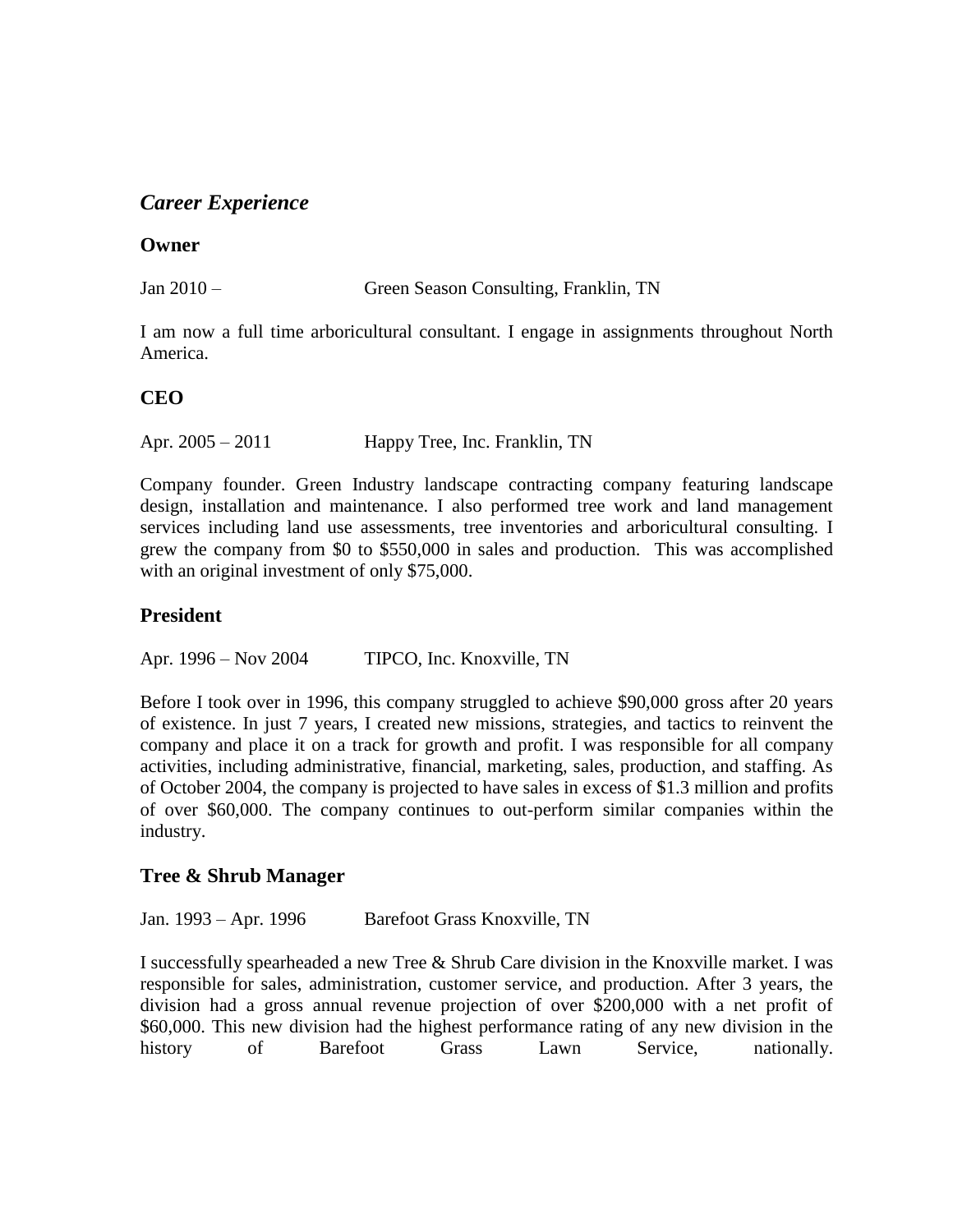# *Areas of Arboricultural Consulting Expertise*

- Tree Accident Reconstructions
- Expert Witness and Litigation- Forensic Investigations
- Tree Safety Policy
- Tree Appraisals, Tree Management
- Land Assessments and Surveys
- Diagnosis and Management of Tree/Landscape Problems
- Municipal Ordinance Development
- Training and Education
- Golf Courses and Nurseries Inventories
- Plant Health Care Programs
- Contract Preparation and Supervision
- Tree Protection and Analysis

Registered Consulting Arborist, member of ASCA , company founder/CEO. Authored many articles; conducted seminars throughout country. Worked with thousands of arborists; served many years on the Urban Forestry Council. I have consulted with tree municipalities, utility companies, extension services, country clubs, colleges and many others.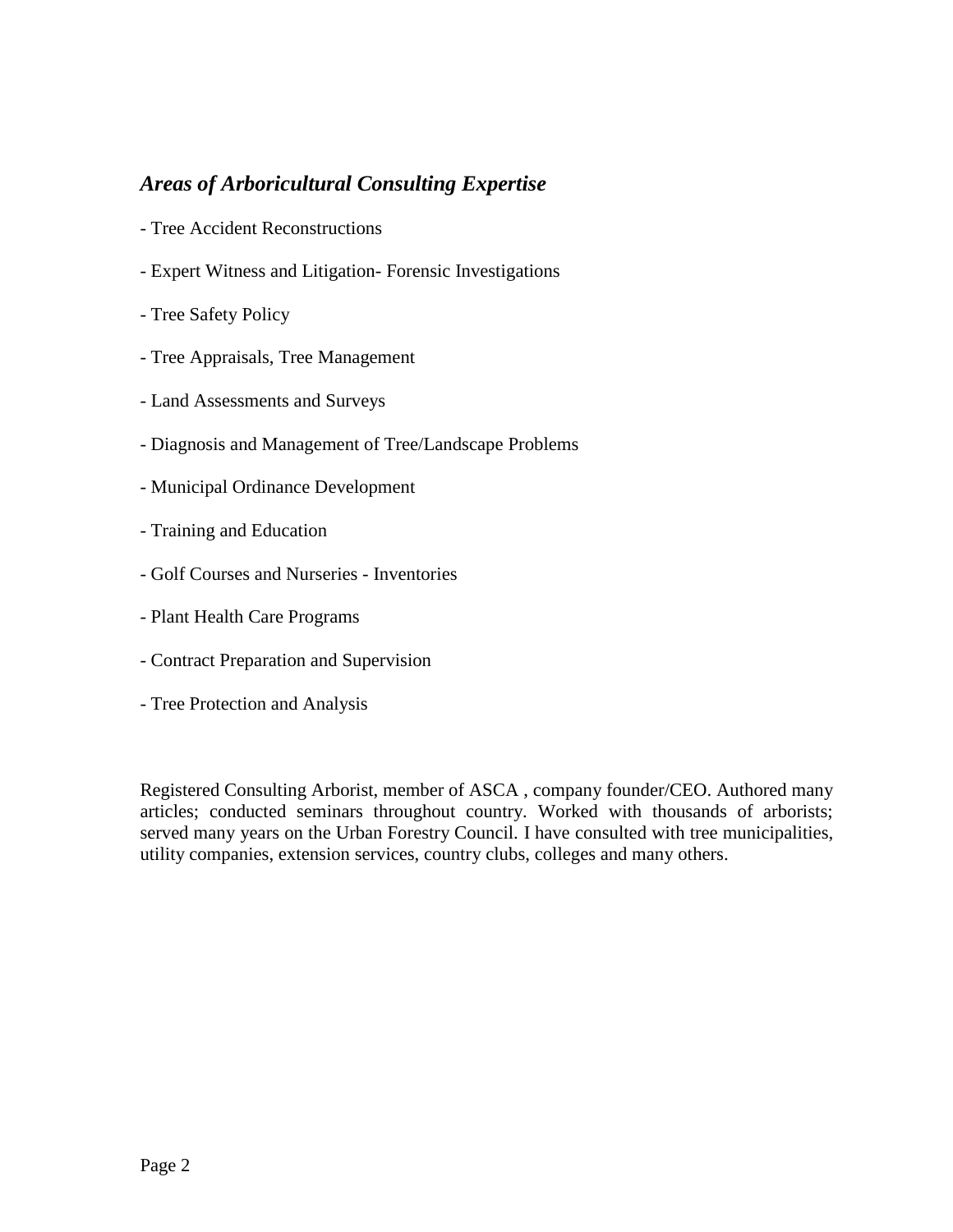# *Recent Arboricultural Consulting Experience Past 3 Years*

High value tort, personal injury, civil trespass, criminal trespass cases, formal report preparation, forensic investigations, eminent domain, tree appraisals, tree health assessments, laboratory diagnostic analysis, site evaluations, area canopy evaluations, tree hazard evaluations, tree risk assessments, tree inventories, municipal contract preparation/supervision, forensic investigations, litigation, municipal ordinances development, property management tree hazard policy development, tree management recommendations, specification development, site inspections, landscape design, contract installation, utility contract review, and many others…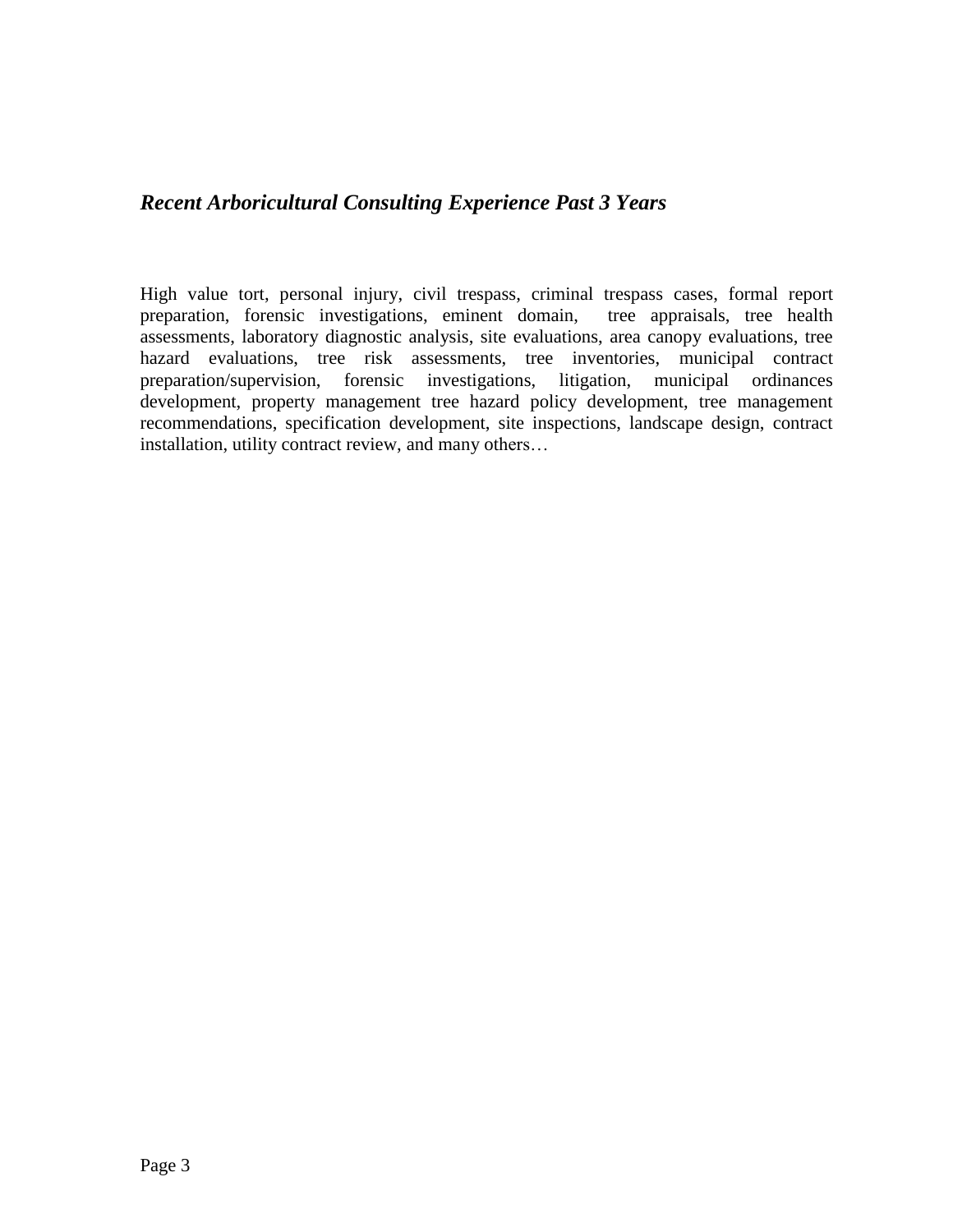## *Conference Speaker*

Oct. 4, 2011 TRPA Annual Conference, Paris, TN

"Recognizing Tree Hazards"

Oct. 3, 2011 TRPA Annual Conference, Paris, TN

"Exotic Invasive Pests"

Nov. 3-4, 2004 PLCAA 25<sup>th</sup> Annual Conference & GIE, Charlotte, NC

"Tree & Shrub Workshop"

"Landscape Plants- Nutrients and Health"

Oct. 14, 2004 AUFA 20th Annual Convention, Hoover, AL

"Micro-injection"

"Tree Health Care Demonstration"

Jan. 8, 2004 CSRA 3rd Annual CSRA Ornamental and Turf Seminar, Augusta, GA

"Mauget fungicidal, insecticidal and nutritional trunk injections"

Feb. 12, 2003 UT Grounds Mgt. Short Course, Knoxville, TN

"Tree Growth Regulators"

Oct. 30- Nov. 1, 2000 KUFC Conference Frankfort, KY

"Soil-oriented Construction Damage"

"Pest Management w/ Micro-Injection"

Feb. 8-9 2000 UT Grounds Mgt. Short Course Knoxville, TN

"Constructing the Death of A Tree"

Jan. 25, 1999 Mississippi Urban Forestry Conference Jackson, MS

"Marketing Your Business"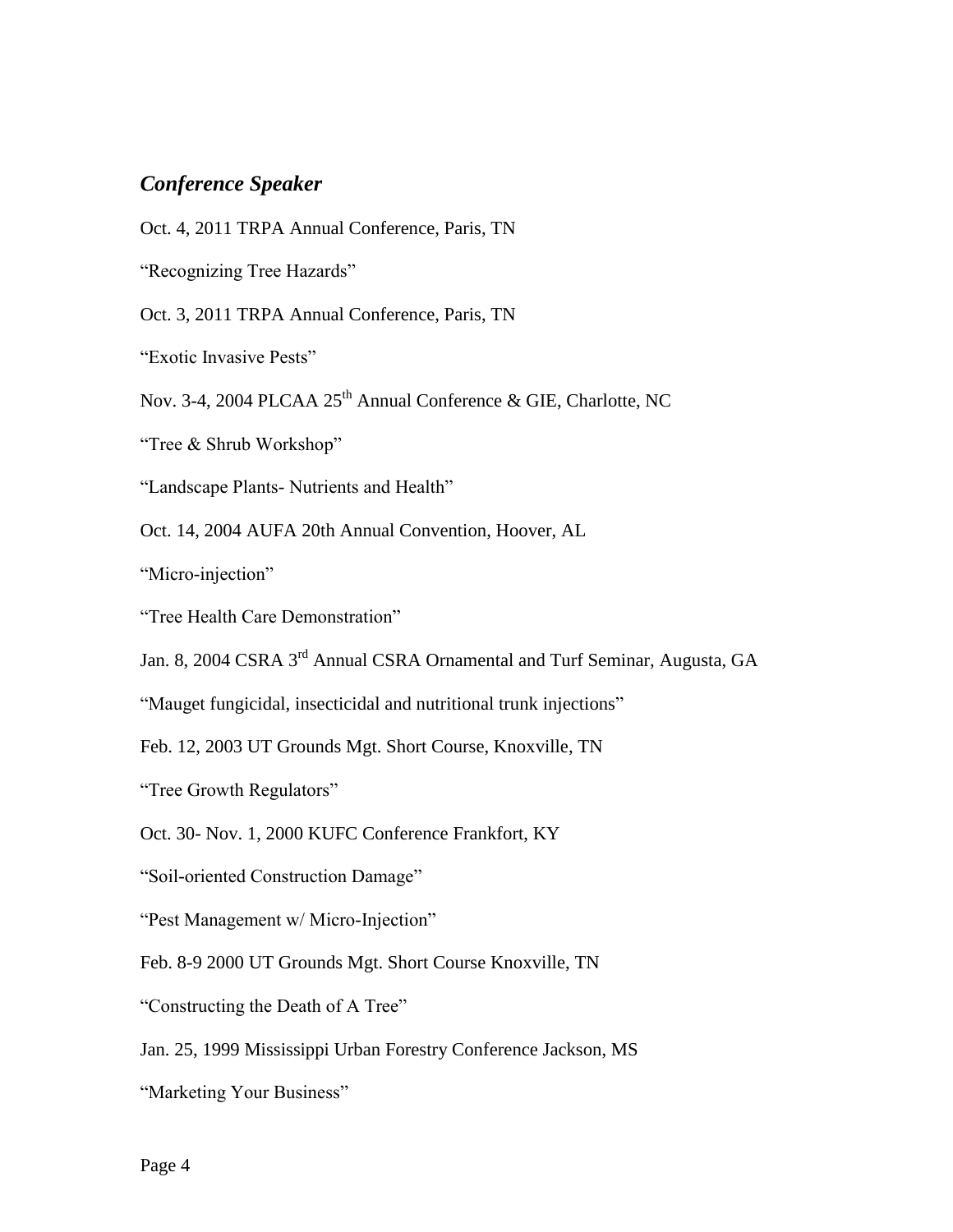"Pest Management w/ Micro-Injection"

Nov. 19, 1998 Alabama Ag. Ex. Short Course Birmingham, AL

"Tree Topping Hurts"

"Mycorrhizae"

May 21, 1998 MELPA Johnson City, TN

"Tree Health Using Micro-Injection"

Mar. 10, 1998 MELPA at ETSU Johnson City, TN

"Tree Topping Hurts"

Jan. 7, 1998 KY Ag. Ex. Winter Short Course

"Tree Health Using Micro-Injection" Lexington KY

Dec. 12, 1997 Advanced Learning Symposium Sturbridge, MA

"Marketing Micro-injection"

Apr. 15, 1997 ISA Southern Conference Chattanooga, TN

"Arboriculture on the Internet"

And others…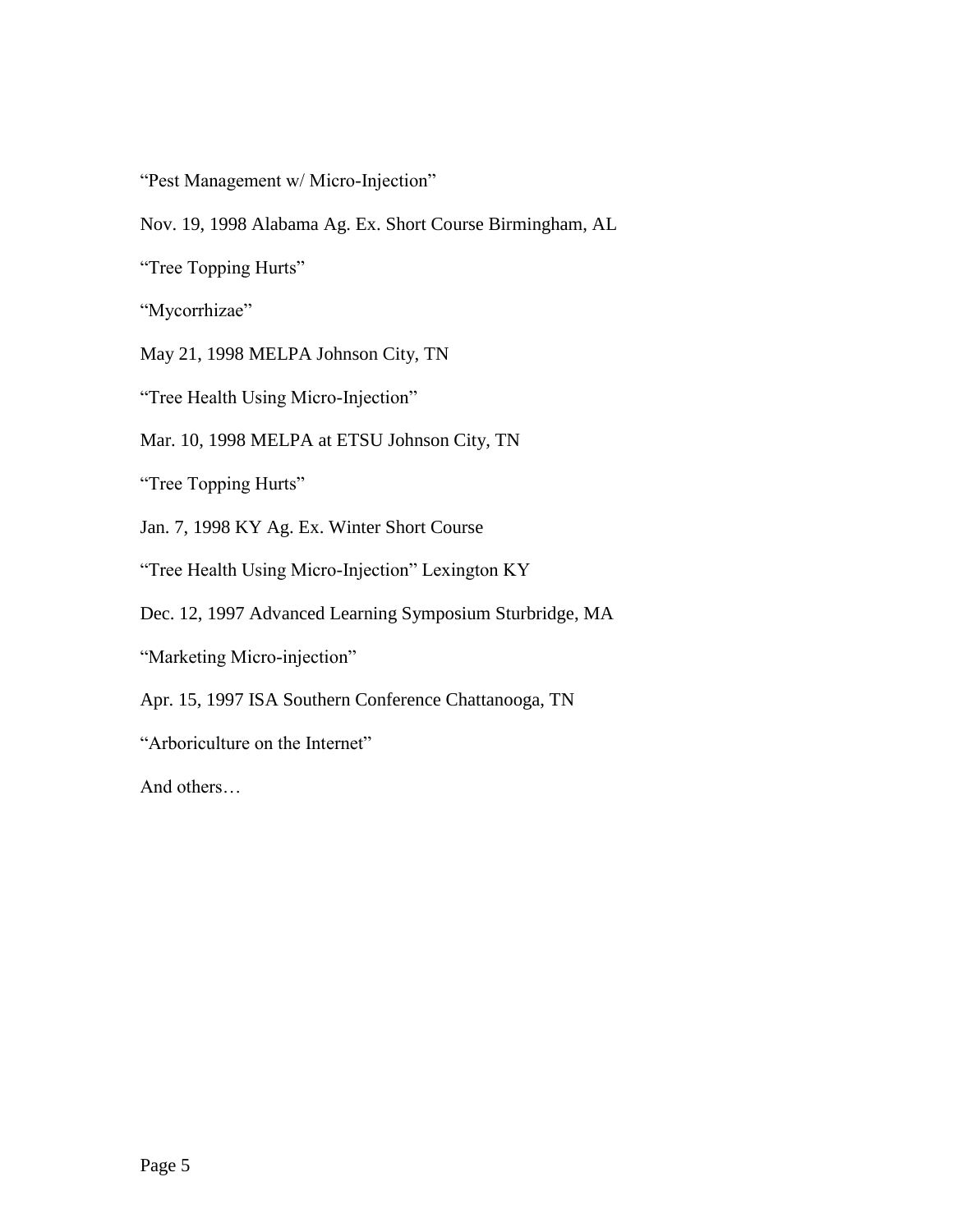# *Education*

February 03, 2009

Registered Member #470 American Society of Consulting Arborists

April 23, 2002 ASCA Academy ASCA

**Certificate** 

Dec. 1992 – Oct. 1993 University of Tennessee Knoxville, TN

**Credits** 

31, May 1983 Tennessee High School Bristol, TN

High School Diploma

What I lack in academic exposure has been offset by the rigorous requirements of the RCA credential which (I competed over 10 years), and the vast experience I have gained in the preparation of dozens of formal consulting reports. My largest case was the advocacy role defense of a client who was sued for \$10,000,000.00 punitive damages due to a hazard tree failure. The case settled for far less.

My real world experience and Continuing Education have given me the equivalent of a PhD Degree in Arboriculture.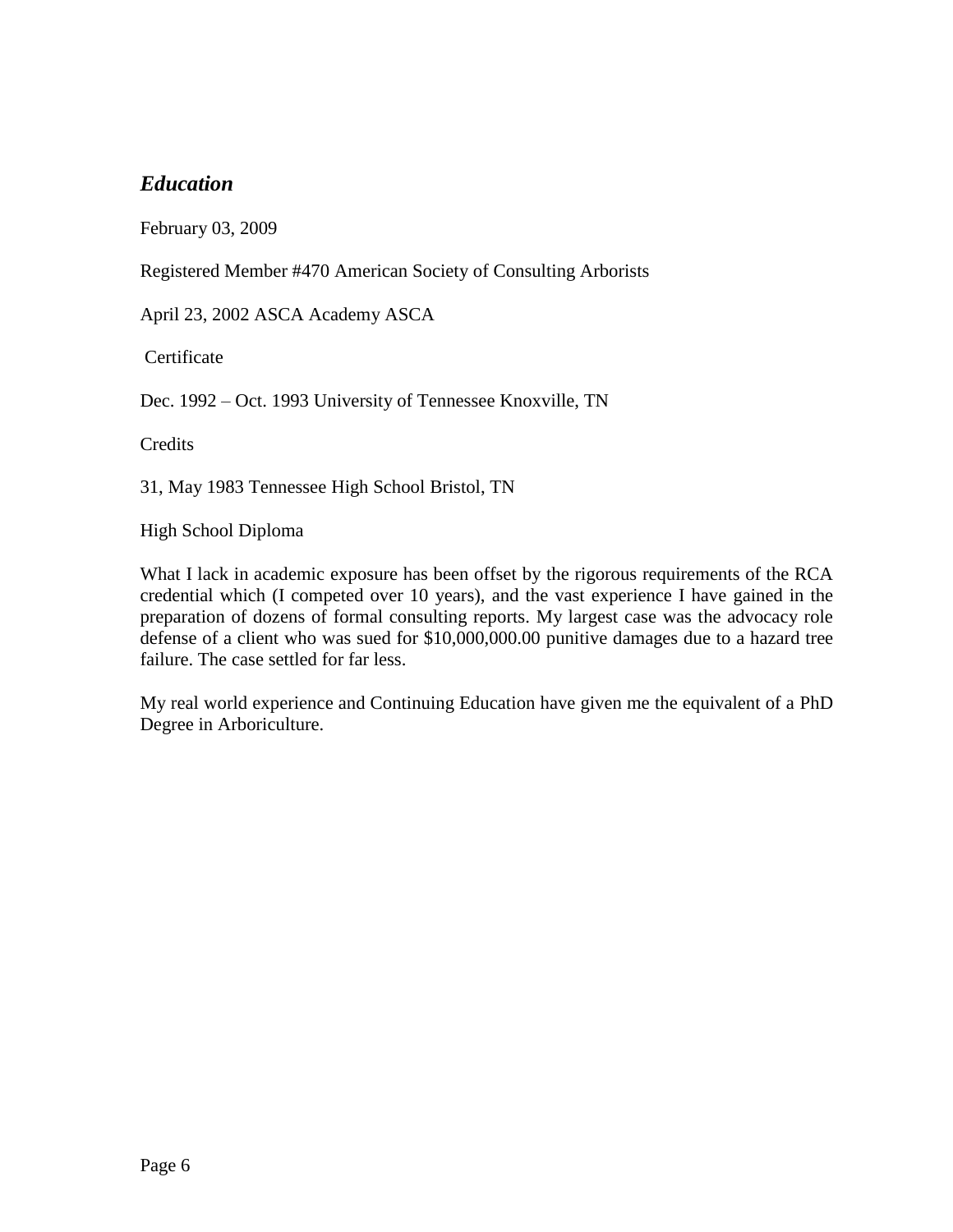# *Certifications*

- Jun. 1, 1999 KY Commercial Pesticide Applicator License/Certification State of Kentucky
- Oct. 10, 1998 NAA Home Study 1 NAA
- May 30, 1998 TN Commercial Pesticide Applicator Certification D&R State of Tennessee
- Feb. 1, 1998 TN Certified Nursery Professional TNLA
- Jan. 21, 1998 Commercial Pesticide Applicator Certification State of North Carolina
- Jan 30, 1995 ISA Certified Arborist
- March 1, 1994 Commercial Pesticide Applicator State of Tennessee Cat. 3
- June 24, 1994 Commercial Pesticide Applicator License State of Tennessee HLT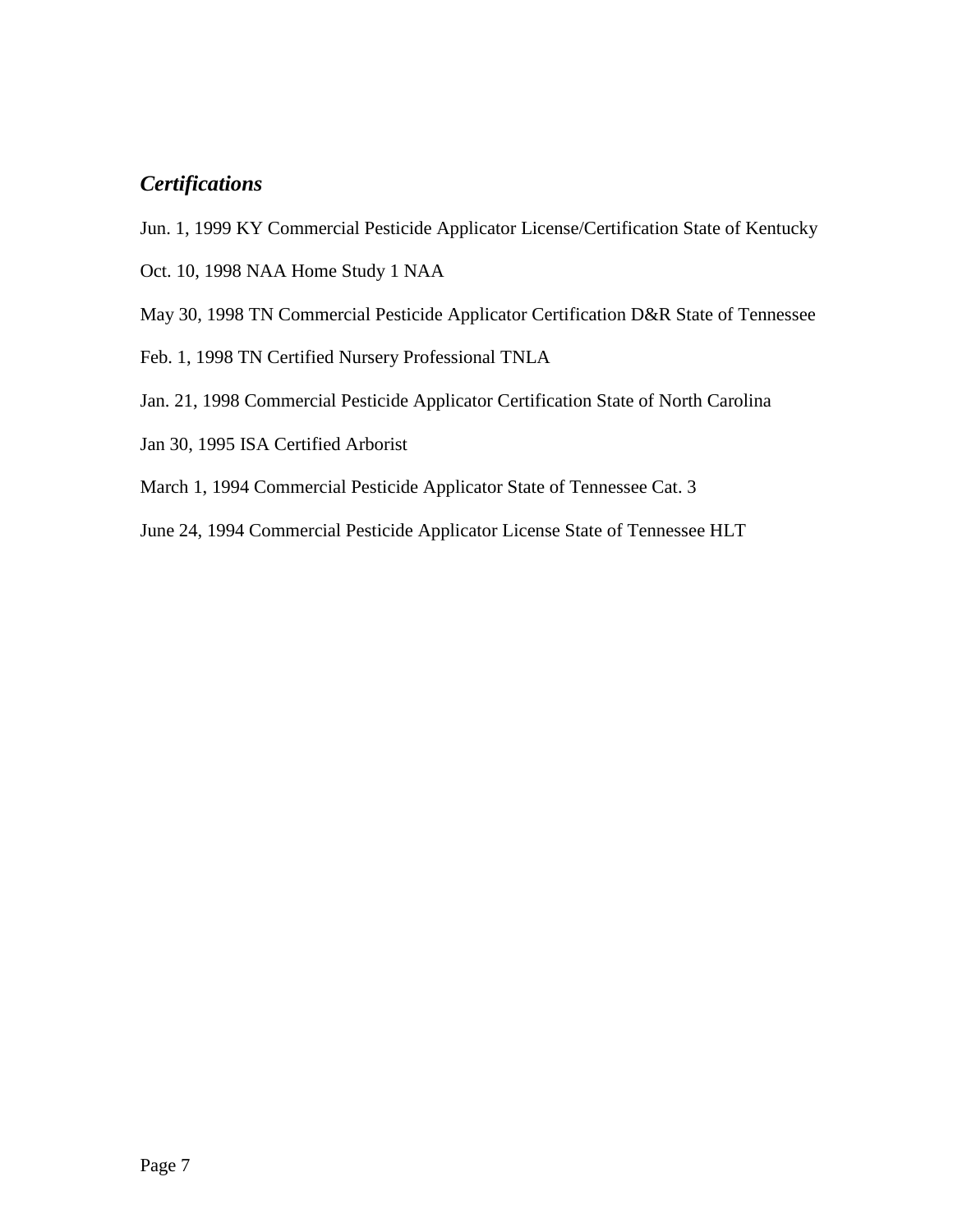### *Publications*

Oct. 2001 Arbor Age "Dealing with Damage What to Do when Roots Are Injured"

Fall 2000 Tennessee Green Times "Trees vs. Irrigation"

Summer 2000 Tennessee Green Times "Microinjection"

May 2000 Irrigation & Green Industry "Avoid Pitfalls That Damage and Kill Trees"

Aug. 1999 Arbor Age "Tree Nutrition"

Jun. 1999 Landscape Management "Tree Injection 101"

May 1999 Arbor Age "To Fert or Not Fert"

Feb. 1999 Landscape Management "Injecting Palms Made Easy"

Jan. 1999 Arbor Age "Gumwood Stirring Up A Mess"

Oct. 1998 Arbor Age "Surviving Tree Stress"

Sep. 1998 Davey Tree Research "Management of Elm Yellows Disease Using Oxytetracyclene"

Sep. 1998 TCI "Not Last Word on Leaf Scorch"

Sep. 1998 Arbor Age "Does Organic Soil Matter?"

Mar. 1998 Arbor Age "Tree Nutrition 101"

Spring 1997 ISA So. Ch. News "Micro-injection The Missing Link in Your IPM"

May-Jun. 1997 Through The Green "Micro-injection The Missing Link in Your IPM"

Apr. 1997 Arbor Age "More Points on Injections"

Jan. 1997 Arbor Age "Microinject Profits Into Your Business"

Dec. 1996 Landscape Management "Tree Injection – A Neat, Clean Method"

And Many Others…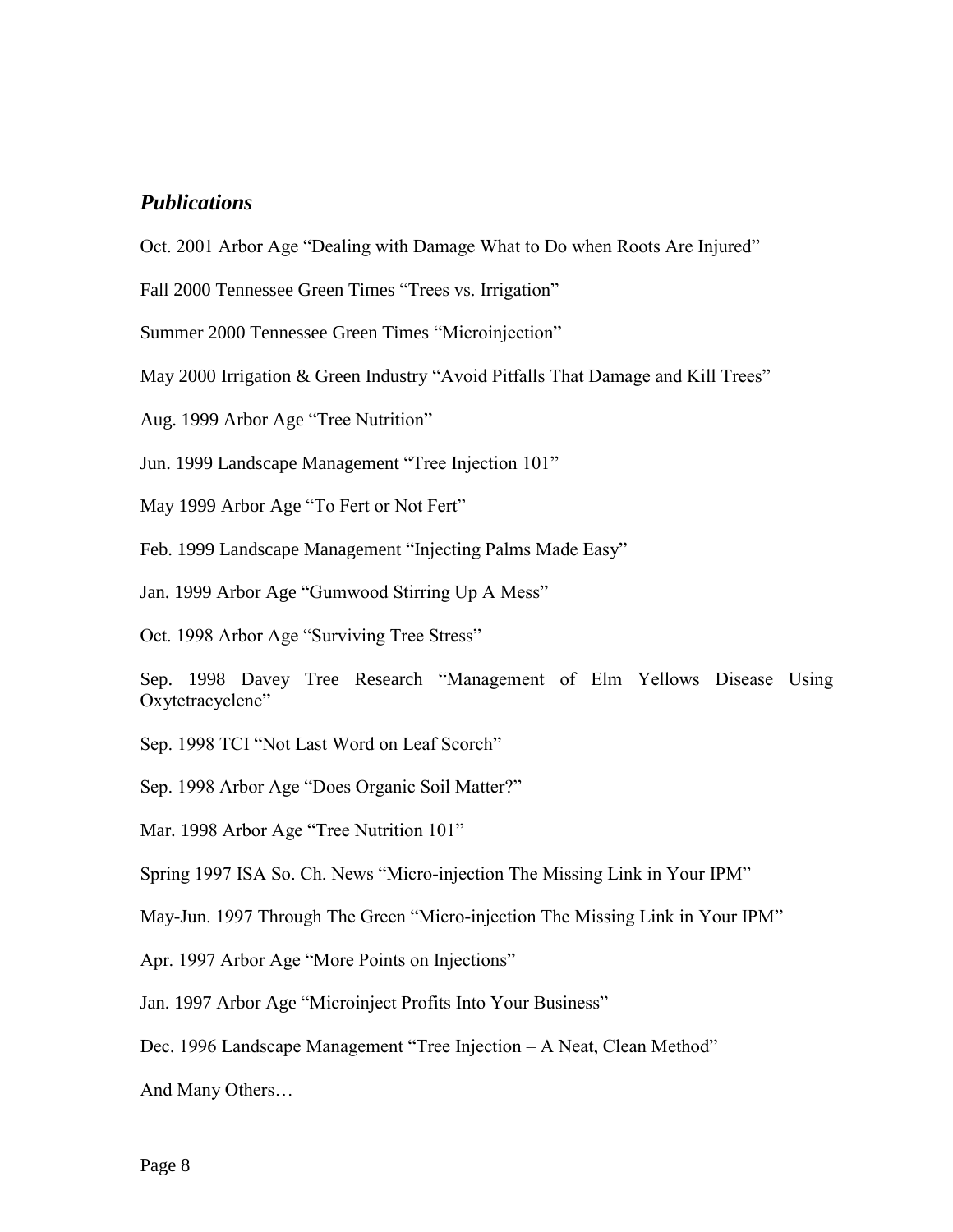# *Memberships*

Amateur Athletic Union American Horticulture Society American Society of Consulting Arborists, Registered Member Christian Executive Officer Christian Leadership Concepts Franklin Tree Commission Franklin First United Methodist Church Georgia Green Industry Association Gideons International International Society of Arboriculture International Society of Arboriculture, Southern Chapter Kentucky Arborist Association Mauget Advisory Board Micro-injection Research Review Board National Arborist Association North American Mycological Association Southern Nurseryman's Association Tennessee Nursery and Landscape Association Tennessee Urban Forestry Council And others…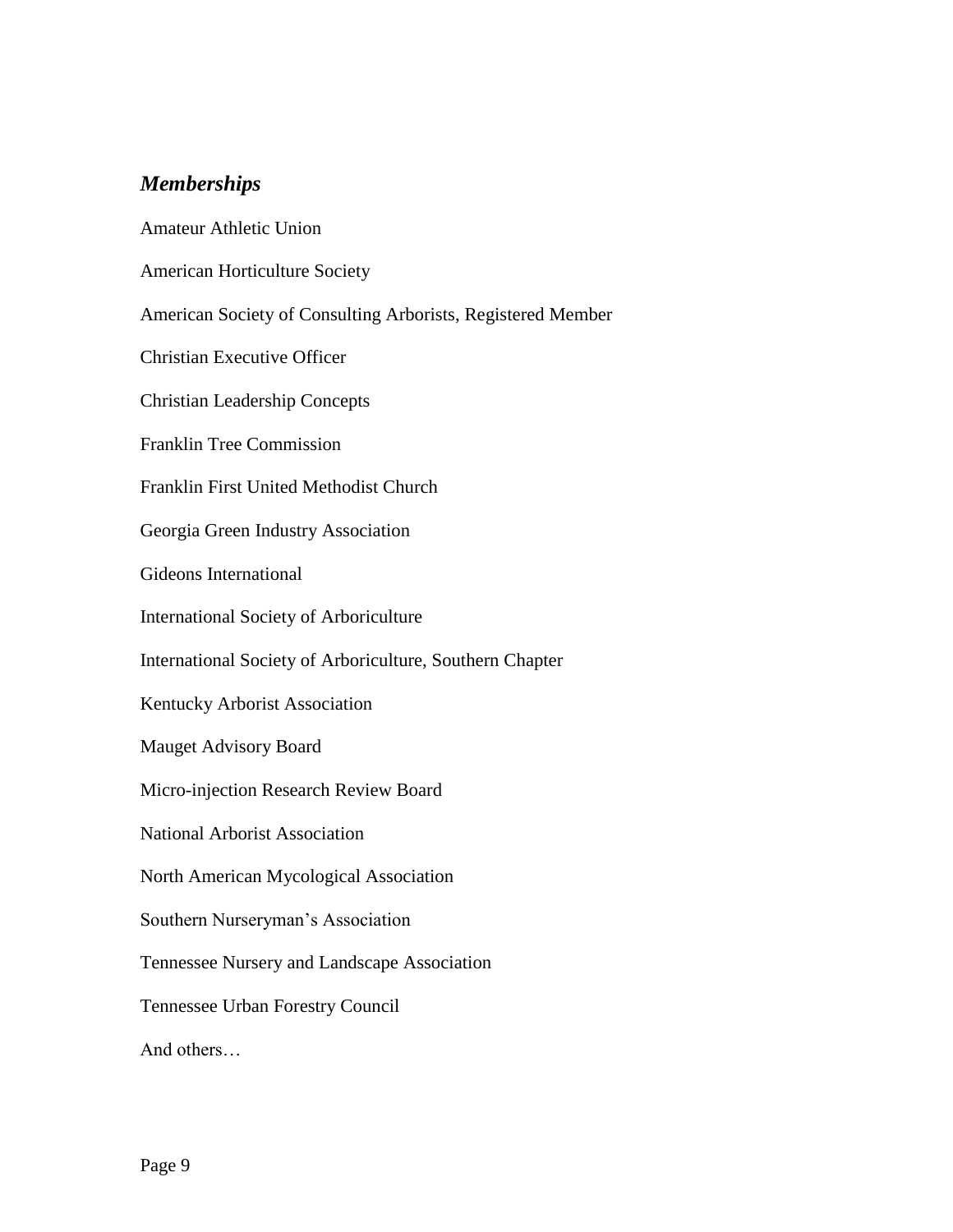## *Endorsements*

Alabama Cooperative Extension Service Arkansas State University Bellemede Country Club City of Franklin Parks Department Cortese Tree Specialists Dave Leonard RCA #346 Empire Tree & Turf Fred Morgan RCA #327 ISA Southern Chapter Kentucky Arborists Association Mississippi Urban Forestry Council Piedmont Tree Service South Carolina Urban & Community Forestry Tennessee Technological University Tennessee Urban Forestry Council Tusculum College University of Tennessee Wake Forest University And many others…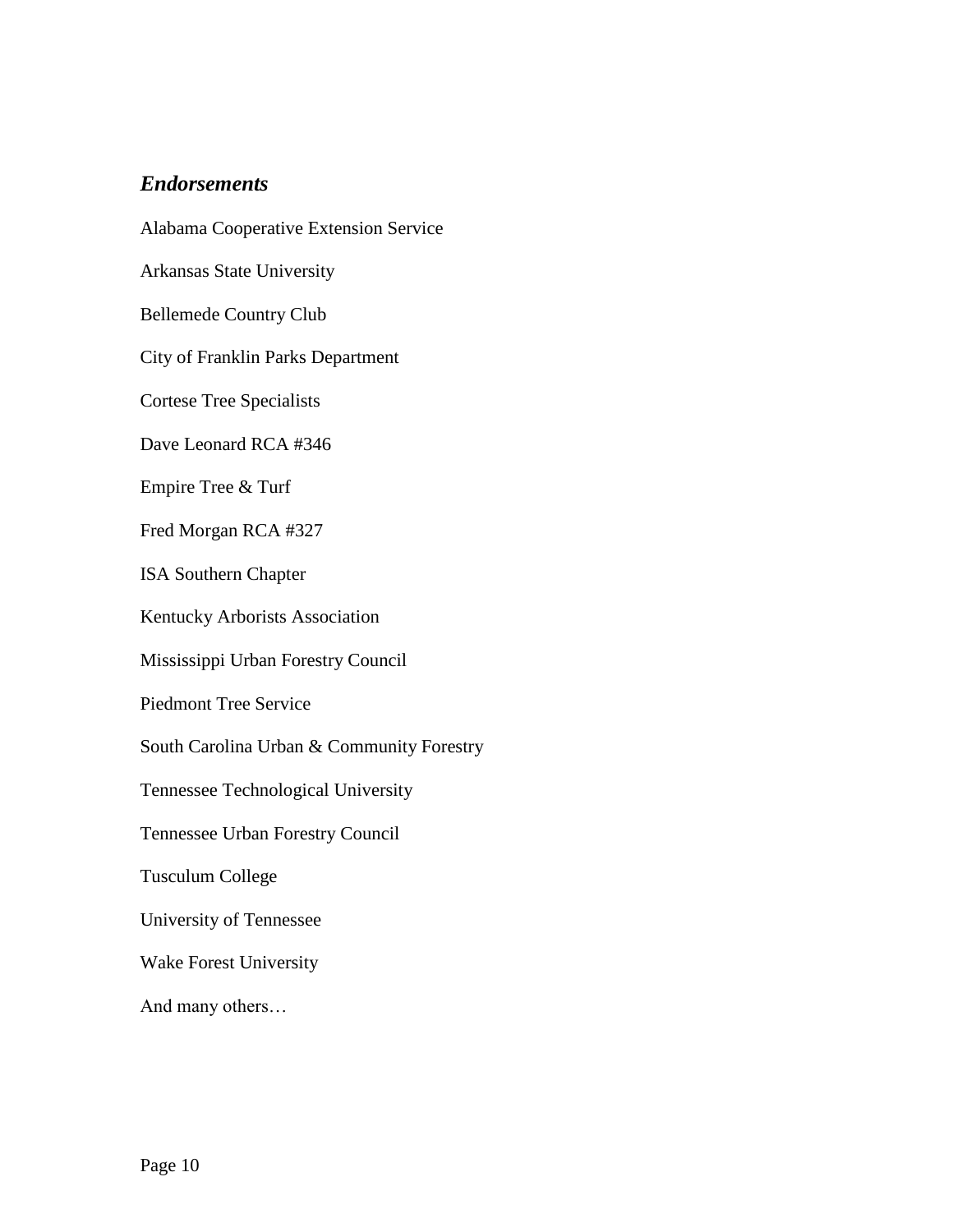# *Offices Held*

1998

Tennessee Urban Forestry Council

Board Member

2001

Tennessee Urban Forestry Council

Vice President

2002

Tennessee Urban Forestry Council

President

2003

Mauget Advisory Board

Member

2004

Hemlock Wooley Adelgid Advisory Board

Founder

2005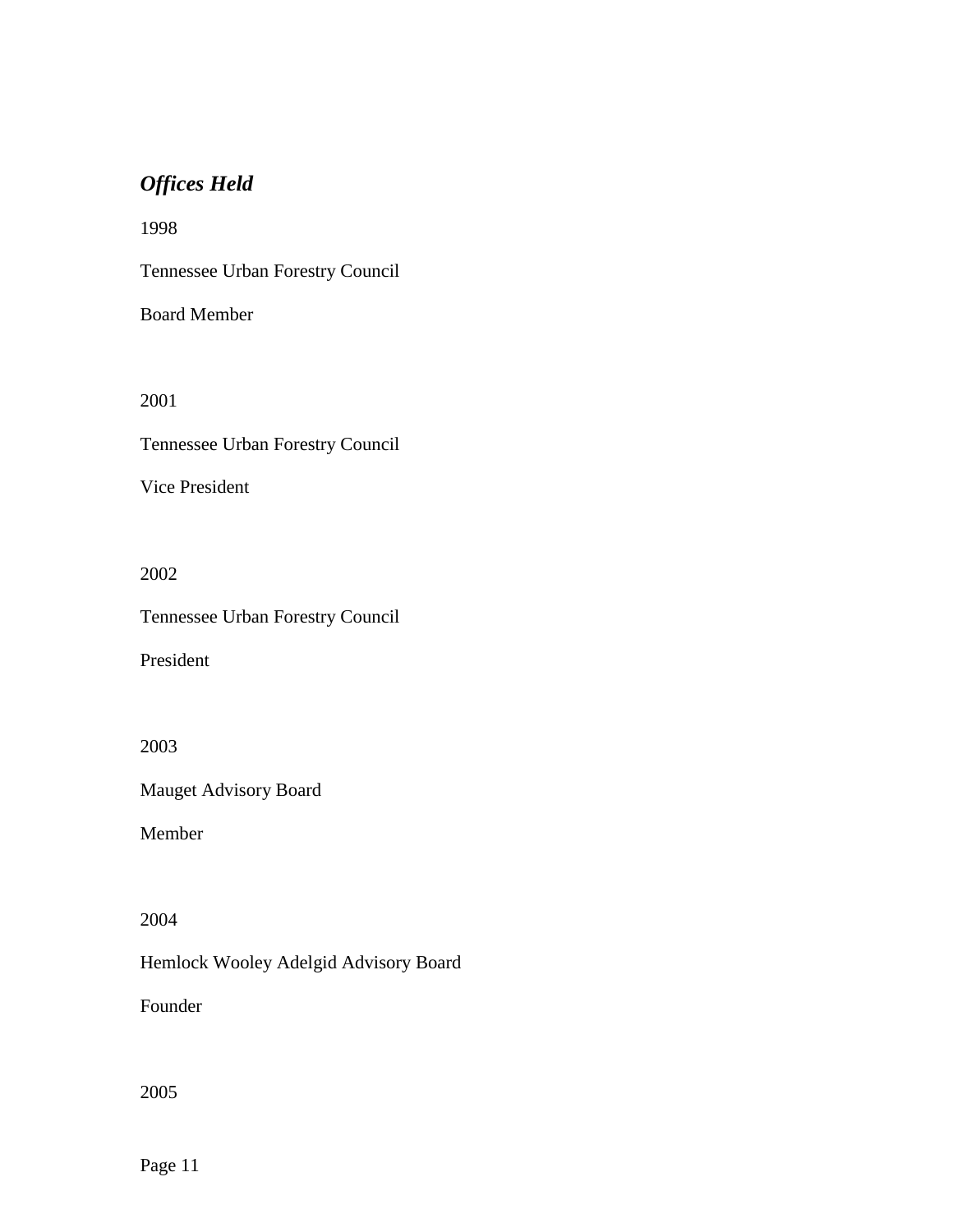### CEO Fellowship

Board Member

Mentoring and Accountability Chairman

2006

Franklin Tree Commission

Green Industry Board Member

Chairman Arbor Day Celebration, Education Committee

2008-Present

Franklin First United Methodist Church

Spiritual & Nurture Committee Member

Church Evangelism Committee Member

And Others…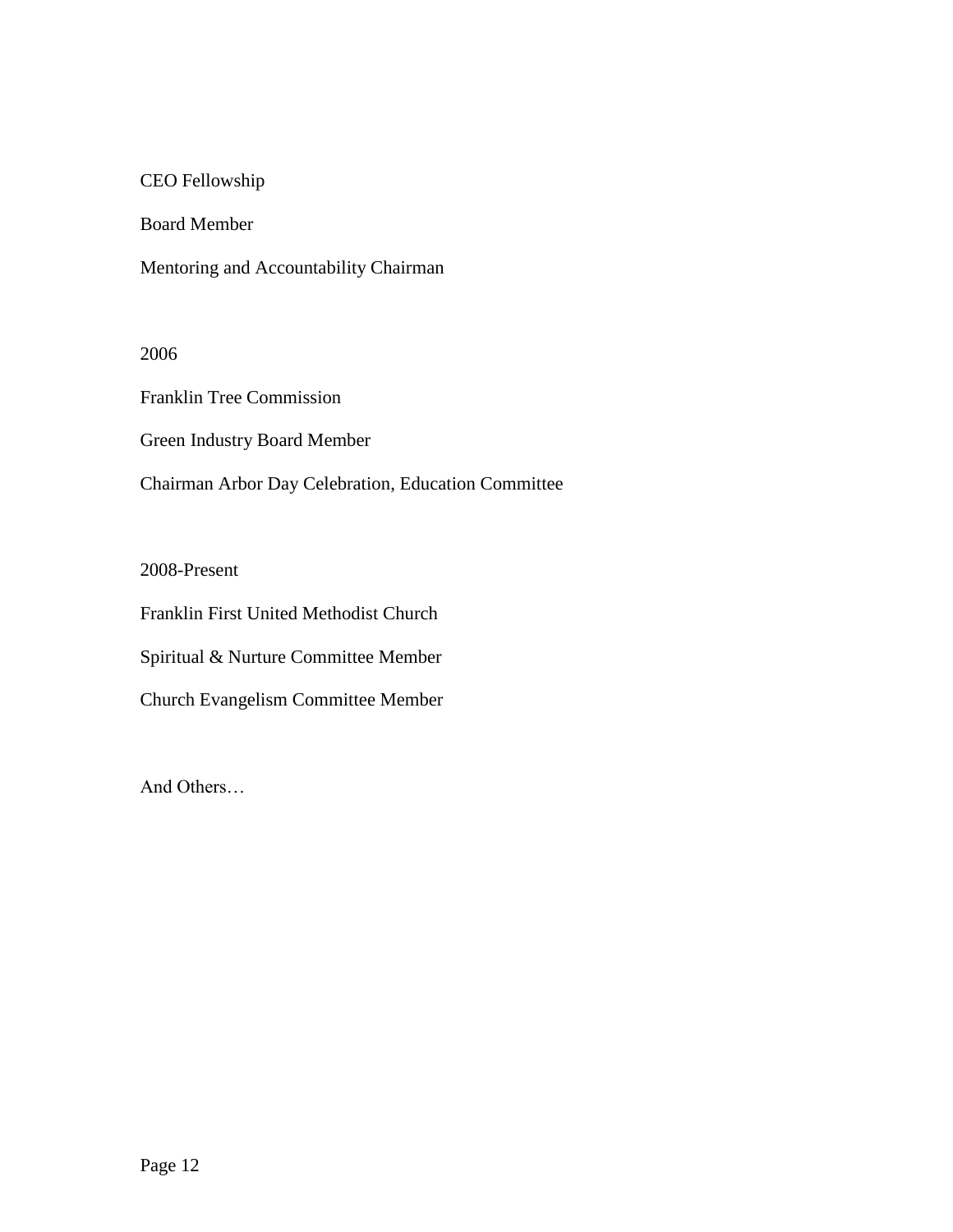# *Cases Testified* DEPOSITION MAY 11, 2010,

## IN THE CIRCUIT COURT FOR DAVIDSON COUNTY, TENNESSEE AT NASHVILLE.

No. 09C1122 JURY DEMAND

LAURIE PROFFITT, surviving spouse and next of kin of Jason Proffitt, deceased, individually and on behalf of her minor children, Kailey Proffitt and, Mitchell Proffitt,

and,

JENNIFER LYNN CARTER, surviving spouse and next of kin of Joseph Carter, deceased, individually and on behalf of her minor child, Jason Lee Carter,

Plaintiffs,

vs.

HERMITAGE GOLF COURSE, INC., and DANNER-ELLER GOLF PROPERTIES, INC.,

Defendants.

Personal injury case in which two golfers were killed when a massive oak tree fell suddenly onto their golf cart in windy conditions. Case settled out of court.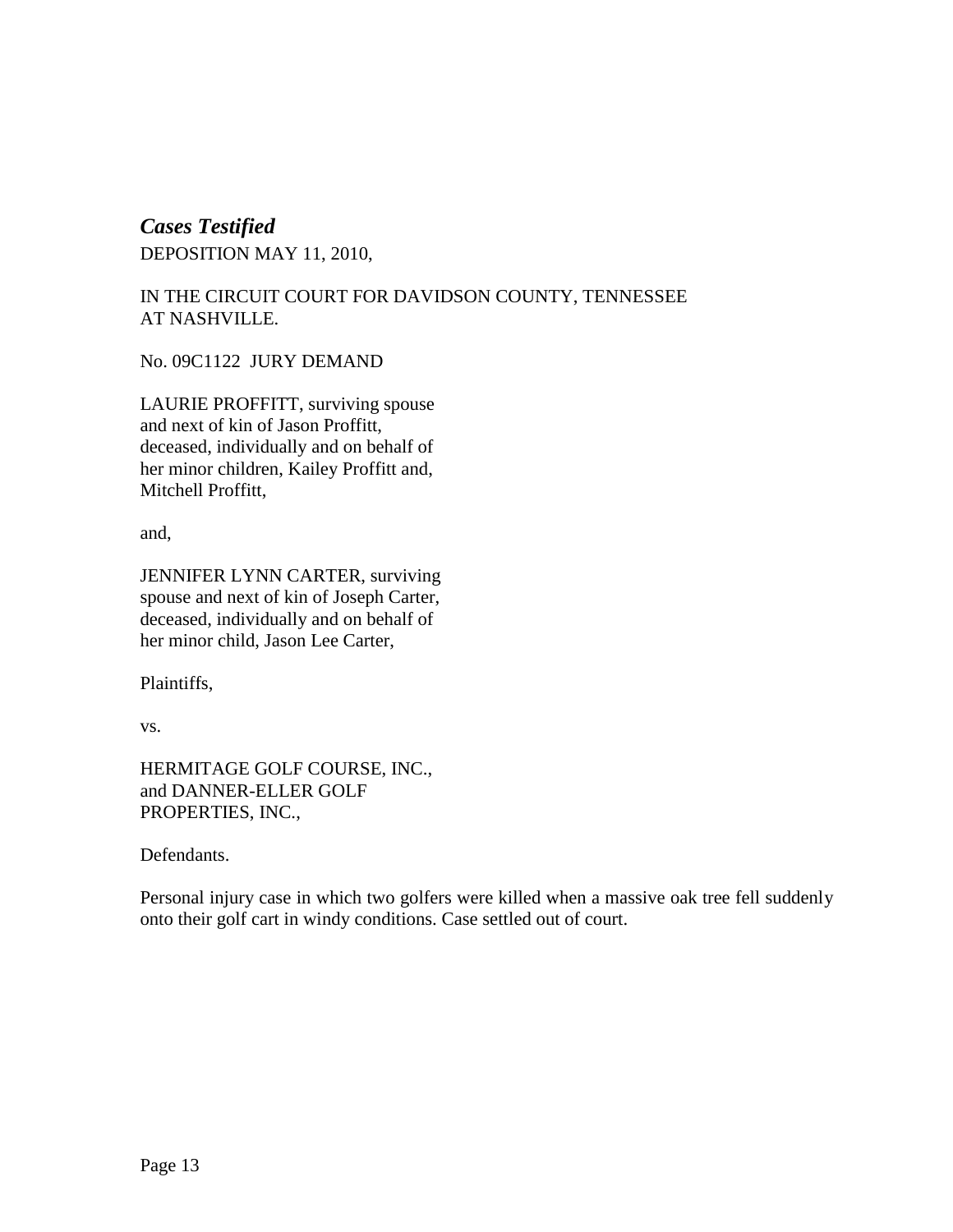### DEPOSITION NOVEMBER 15, 2011

### IN THE SUPERIOR COURT OF THE STATE OF CALIFORNIA IN AND FOR THE COUNTY OF SACRMENTO No. 34-2010-00081391

JOSEPH DAGNINO AND MARCELLA DAGNINO,

Plaintiffs,

vs.

NURSTECH, INC. a California Corporation and DOES 1 through 50, inclusive,

Defendant(s),

Personal injury case where a security guard was on patrol at a nursery when a massive container of soil failed and fell suddenly on him. Case settled out of court.

#### DEPOSITION APRIL 30, 2012

## IN THE DISTRICT COURT 95<sup>TH</sup> JUDICIAL DISTRICT DALLAS COUNTY TEXAS, TEXAS

Cause No. DC-11-00438-D

### BERHANU HAILE and MESERET KEBEDE, Individually and on Behalf of the Estate of MATTHIAS BERHANU

Plaintiffs,

vs.

### SKY RANCHES INC., SKY RANCH VAN, INC., SKY RANCH FOUNDATION, ALEN HINCKLEY, BRANDON COTTER, AND WALT BYERLY,

Defendants.

Personal injury case where a  $5<sup>th</sup>$  grade boy was guest at a children's camp undergoing orientation at an outdoor classroom when a dead pine tree snapped at the top, fell suddenly and without warning and struck him in the head causing massive head injuries. He later died from his injuries. Case settled out of court.